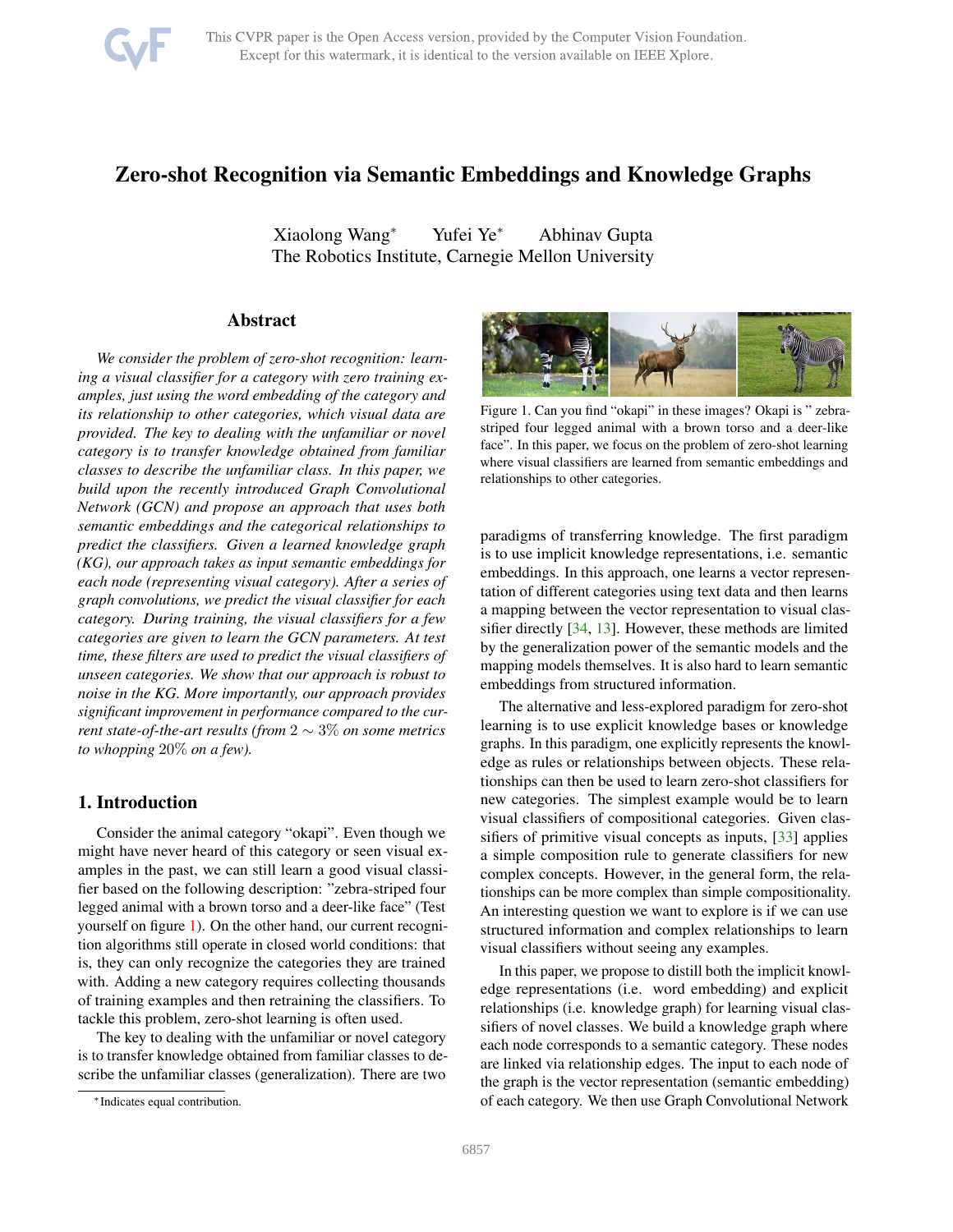<span id="page-1-0"></span>(GCN) [\[22\]](#page-8-3) to transfer information (message-passing) between different categories. Specifically, we train a 6-layer deep GCN that outputs the classifiers of different categories.

We focus on the task of image classification. We consider both of the test settings: (a) final test classes being only zeroshot classes (without training classes at test time); (b) at test time the labels can be either the seen or the unseen classes, namely "generalized zero-shot setting" [\[16,](#page-8-4) [6,](#page-8-5) [50\]](#page-9-0). We show surprisingly powerful results and huge improvements over classical baselines such as DeVise [\[13\]](#page-8-1) , ConSE [\[34\]](#page-8-0) ,and current state-of-the-art [\[5\]](#page-8-6). For example, on standard ImageNet with 2-hop setting, 43.7% of the images retrieved by [\[5\]](#page-8-6) in top-10 are correct. Our approach retrieves 62.4% images correctly. That is a whopping 18.7% improvement over the current state-of-the-art. More interestingly, we show that our approach scales amazingly well and giving a significant improvement as we increase the size of the knowledge graph even if the graph is noisy.

## 2. Related Work

With recent success of large-scale recognition systems [\[45\]](#page-9-1), the focus has now shifted to scaling these systems in terms of categories. As more realistic and practical settings are considered, the need for zero-shot recognition – training visual classifiers without any examples – has increased. Specifically, the problem of mapping text to visual classifiers is very interesting.

Early work on zero-shot learning used attributes [\[11,](#page-8-7) [24,](#page-8-8) [19\]](#page-8-9) to represent categories as vector indicating presence/absence of attributes. This vector representation can then be mapped to learn visual classifiers. Instead of using manually defined attribute-class relationships, Rohrbach et al. [\[40,](#page-8-10) [38\]](#page-8-11) mined these associations from different internet sources. Akata et al. [\[1\]](#page-8-12) used attributes as side-information to learn a semantic embedding which helps in zero-shot recognition. Recently, there have been approaches such as [\[37\]](#page-8-13) which trys to match Wikipedia text to images by modeling noise in the text description.

With the advancement of deep learning, most recent approaches can be mapped into two main research directions. The first approach is to use semantic embeddings (implicit representations). The core idea is to represent each category with learned vector representations that can be mapped to visual classifiers [\[48,](#page-9-2) [44,](#page-9-3) [13,](#page-8-1) [41,](#page-8-14) [25,](#page-8-15) [15,](#page-8-16) [14,](#page-8-17) [18,](#page-8-18) [23,](#page-8-19) [4,](#page-8-20) [5,](#page-8-6) [55,](#page-9-4) [54\]](#page-9-5). Socher et al. [\[44\]](#page-9-3) proposed training two different neural networks for image and language in an unsupervised manner, and then learning a linear mapping between image representations and word embeddings. Motivated by this work, Frome et al. [\[13\]](#page-8-1) proposed a system called DeViSE to train a mapping from image to word embeddings using a ConvNet and a transformation layer. By using the predicted embedding to perform nearest neighbor search, DeViSE scales up the zero-shot recognition to thousands of classes. Instead of training a ConvNet to predict the word embedding directly, Norouzi et al. [\[34\]](#page-8-0) proposed another system named ConSE which constructs the image embedding by combining an existing image classification ConvNet and word embedding model. Recently, Changpinyo et al [\[4\]](#page-8-20) proposed an approach to align semantic and visual manifolds via use of 'phantom' classes. They report state-of-the-art results on ImageNet dataset using this approach. One strong shortcoming of these approaches is they do not use any explicit relationships between classes but rather use semantic-embeddings to represent relationships.

The second popular way to distill the knowledge is to use knowledge graph (explicit knowledge representations). Researchers have proposed several approaches on how to use knowledge graphs for object recognition [\[12,](#page-8-21) [43,](#page-9-6) [30,](#page-8-22) [35,](#page-8-23) [39,](#page-8-24) [9,](#page-8-25) [8,](#page-8-26) [29,](#page-8-27) [49,](#page-9-7) [47,](#page-9-8) [26\]](#page-8-28). For example, Salakhutdinov et al. [\[43\]](#page-9-6) used WordNet to share the representations among different object classifiers so that objects with few training examples can borrow statistical strength from related objects. On the other hand, the knowledge graph can also be used to model the mutual exclusion among different classes. Deng et al. [\[9\]](#page-8-25) applied these exclusion rules as a constraint in the loss for training object classifiers (e.g. an object will not be a dog and a cat at the same time). They have also shown zero-shot applications by adding object-attribute relations into the graph. In contrast to these methods of using graph as constraints, our approach used the graph to directly generate novel object classifiers [\[33,](#page-8-2) [10,](#page-8-29) [2\]](#page-8-30).

In our work, we propose to distill information both via semantic embeddings and knowledge graphs. Specifically, given a word embedding of an unseen category and the knowledge graph that encodes explicit relationships, our approach predicts the visual classifiers of unseen categories. To model the knowledge graph, our work builds upon the Graph Convolutional Networks [\[22\]](#page-8-3). It was originally proposed for semi-supervised learning in language processing. We extend it to our zero-short learning problem by changing the model architecture and training loss.

#### 3. Approach

Our goal is to distill information from both implicit (wordembeddings) and explicit (knowledge-graph) representations for zero-shot recognition. But what is the right way to extract information? We build upon the recent work on Graph Convolutional Network (GCN) [\[22\]](#page-8-3) to learn visual classifiers. In the following, we will first introduce how the GCN is applied in natural language processing for classification tasks, and then we will go into details about our approach: applying the GCN with a regression loss for zero-shot learning.

#### 3.1. Preliminaries: Graph Convolutional Network

Graph Convolutional Network (GCN) was introduced in [\[22\]](#page-8-3) to perform semi-supervised entity classification.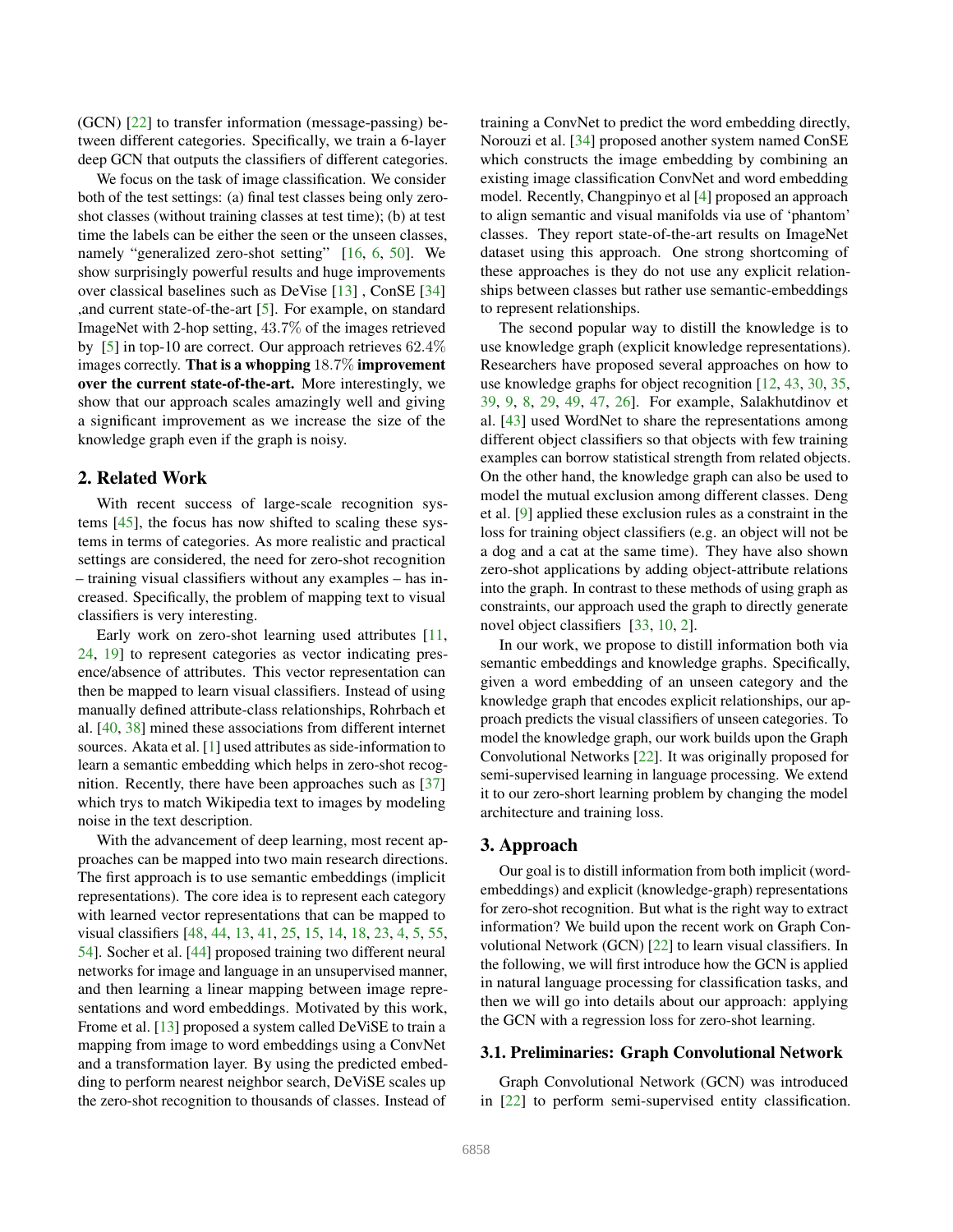<span id="page-2-1"></span>

<span id="page-2-0"></span>Figure 2. An example of our Graph Convolutional Network. It takes word embeddings as inputs and outputs the object classifiers. The supervision comes from the ground-truth classifiers  $w_2$  and  $w_3$  highlighted by green. During testing, we input the same word embeddings and obtain classifier for  $x_1$  as  $\hat{w}_1$ . This classifier will be multiplied with the image features to produce classification scores.

Given object entities, represented by word embeddings or text features, the task is to perform classification. For example, entities such as "dog" and "cat" will be labeled as "mammal"; "chair" and "couch" will be labeled "furniture". We also assume that there is a graph where nodes are entities and the edges represent relationships between entities.

Formally, given a dataset with n entities  $(X, Y)$  =  $\{(x_i, y_i)\}_{i=1}^n$  where  $x_i$  represents the word embedding for entity i and  $y_i \in \{1, ..., C\}$  represents its label. In semisupervised setting, we know the ground-truth labels for the first m entities. Our goal is to infer  $y_i$  for the remaining  $n - m$  entities, which do not have labels, using the word embedding and the relationship graph. In the relationship graph, each node is an entity and two nodes are linked if they have a relationship in between.

We use a function  $F(\cdot)$  to represent the Graph Convolutional Network. It takes all the entity word embeddings X as inputs at one time and outputs the SoftMax classification results for all of them as  $F(X)$ . For simplicity, we denote the output for the *i*th entity as  $F_i(X)$ , which is a C dimension SoftMax probability vector. In training time, we apply the SoftMax loss on the first  $m$  entities, which have labels as

$$
\frac{1}{m}\sum_{i=1}^{m} L_{\text{softmax}}(F_i(X), y_i). \tag{1}
$$

The weights of  $F(\cdot)$  are trained via back-propagation with this loss. During testing time, we use the learned weights to obtain the labels for the  $n - m$  entities with  $F_i(X)$ ,  $i \in$  $\{m+1, ..., n\}.$ 

Unlike standard convolutions that operate on local region in an image, in GCN the convolutional operations compute the response at a node based on the neighboring nodes defined by the adjacency graph. Mathematically, the convolutional operations for each layer in the network  $F(\cdot)$  is represented as

$$
Z = \hat{A}X'W
$$
 (2)

where  $\overline{A}$  is a normalized version of the binary adjacency

matrix A of the graph, with  $n \times n$  dimensions.  $X'$  is the input  $n \times k$  feature matrix from the former layer. W is the weight matrix of the layer with dimension  $k \times c$ , where  $c$  is the output channel number. Therefore, the input to a convolutional layer is  $n \times k$ , and the output is a  $n \times c$  matrix Z. These convolution operations can be stacked one after another. A non-linear operation (ReLU) is also applied after each convolutional layer before the features are forwarded to the next layer. For the final convolutional layer, the number of output channels is the number of label classes ( $c = C$ ). For more details, please refer to [\[22\]](#page-8-3).

## 3.2. GCN for Zero-shot Learning

Our model builds upon the Graph Convolutional Network. However, instead of entity classification, we apply it to the zero-shot recognition with a regression loss. The input of our framework is the set of categories and their corresponding semantic-embedding vectors (represented by  $\mathcal{X} = \{x_i\}_{i=1}^n$ ). For the output, we want to predict the visual classifier for each input category (represented by  $W = \{w_i\}_{i=1}^n$ ).

Specifically, the visual classifier we want the GCN to predict is a logistic regression model on the fixed pre-trained ConvNet features. If the dimensionality of visual-feature vector is D, each classifier  $w_i$  for category i is also a Ddimensional vector. Thus the output of each node in the GCN is  $D$  dimensions, instead of  $C$  dimensions. In the zero-shot setting, we assume that the first  $m$  categories in the total  $n$  classes have enough visual examples to estimate their weight vectors. For the remaining  $n-m$  categories, we want to estimate their corresponding weight vectors given their embedding vectors as inputs.

One way is to train a neural network (multi-layer perceptron) which takes  $x_i$  as an input and learns to predict  $w_i$  as an output. The parameters of the network can be estimated using  $m$  training pairs. However, generally  $m$  is small (in the order of a few hundreds) and therefore, we want to use the explicit structure of the visual world or the relationships between categories to constrain the problem. We represent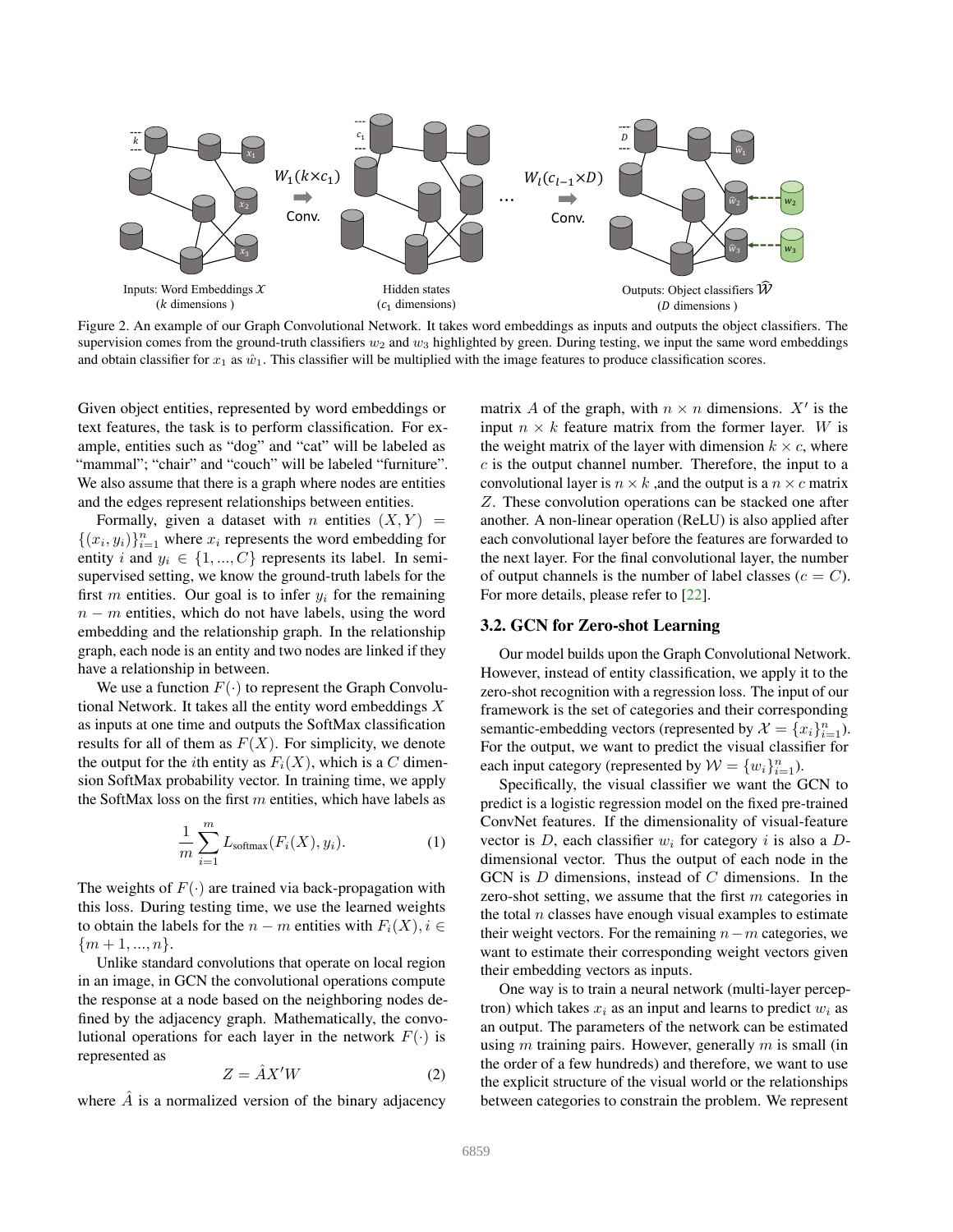<span id="page-3-1"></span>these relationships as the knowledge-graph (KG). Each node in the KG represents a semantic category. Since we have a total of  $n$  categories, there are  $n$  nodes in the graph. Two nodes are linked to each other if there is a relationship between them. The graph structure is represented by the  $n \times n$ adjacency matrix, A. Instead of building a bipartite graph as [\[22,](#page-8-3) [52\]](#page-9-9), we replace all directed edges in the KG by undirected edges, which leads to a symmetric adjacency matrix.

As Fig. [2](#page-2-0) shows, we use a 6-layer GCN where each layer l takes as input the feature representation from previous layer  $(Z_{l-1})$  and outputs a new feature representation  $(Z_l)$ . For the first layer the input is X which is an  $n \times k$  matrix (k is the dimensionality of the word-embedding vector). For the final-layer the output feature-vector is  $W$  which has the size of  $n \times D$ ; D being the dimensionality of the classifier or visual feature vector.

**Loss-function:** For the first  $m$  categories, we have predicted classifier weights  $\hat{W}_{1...m}$  and ground-truth classifier weights learned from training images  $W_{1...m}$ . We use the meansquare error as the loss function between the predicted and the ground truth classifiers.

$$
\frac{1}{m}\sum_{i=1}^{m}L_{\text{mse}}(\hat{w}_i, w_i).
$$
\n(3)

During training, we use the loss from the  $m$  seen categories to estimate the parameters for the GCN. Using the estimated parameters, we obtain the classifier weights for the zero-shot categories. At test time, we first extract the image feature representations via the pre-trained ConvNet and use these generated classifiers to perform classification on the extracted features.

## 3.3. Implementation Details

Our GCN is composed of 6 convolutional layers with output channel numbers as  $2048 \rightarrow 2048 \rightarrow 1024 \rightarrow 1024 \rightarrow$  $512 \rightarrow D$ , where D represents the dimension of the object classifier. Unlike the 2-layer network presented in [\[22\]](#page-8-3), our network is much deeper. As shown in ablative studies, we find that making the network deep is essential in generating the classifier weights. For activation functions, instead of using ReLU after each convolutional layer, we apply LeakyReLU [\[27,](#page-8-31) [51\]](#page-9-10) with the negative slope of 0.2. Empirically, we find that LeakyReLU leads to faster convergence for our regression problem.

While training our GCN, we perform L2-Normalization on the outputs of the networks and the ground-truth classifiers. During testing, the generated classifiers of unseen classes are also L2-Normalized. We find adding this constraint important, as it regularizes the weights of all the classifiers into similar magnitudes. In practice, we also find that the last layer classifiers of the ImageNet pre-trained networks are naturally normalized. That is, if we perform L2-Normalization on each of the last layer classifiers during

testing, the performance on the ImageNet 2012 1K-class validation set changes marginally  $(< 1\%)$ .

To obtain the word embeddings for GCN inputs, we use the GloVe text model [\[36\]](#page-8-32) trained on the Wikipedia dataset, which leads to 300-d vectors. For the classes whose names contain multiple words, we match all the words in the trained model and find their embeddings. By averaging these word embeddings, we obtain the class embedding.

## 4. Experiment

We now perform experiments to showcase that our approach: (a) improves the state-of-the-art by a significant margin; (b) is robust to different pre-trained ConvNets and noise in the KG. We use two datasets in our experiments. The first dataset we use is constructed from publicly-available knowledge bases. The dataset consists of relationships and graph from Never-Ending Language Learning (NELL) [\[3\]](#page-8-33) and images from Never-Ending Image Learning (NEIL) [\[8\]](#page-8-26). This is an ideal dataset for: (a) demonstrating that our approach is robust even with automatically learned (and noisy) KG; (b) ablative studies since the KG in this domain is rich, and we can perform ablations on KG as well.

Our final experiments are shown on the standard ImageNet dataset. We use the same settings as the baseline approaches [\[13,](#page-8-1) [34,](#page-8-0) [4\]](#page-8-20) together with the WordNet [\[32\]](#page-8-34) knowledge graph. We show that our approach surpasses the stateof-the-art methods by a significant margin.

# 4.1. Experiments on NELL and NEIL

Dataset settings. For this experiment, we construct a new knowledge graph based on the NELL [\[3\]](#page-8-33) and NEIL [\[8\]](#page-8-26) datasets. Specifically, the object nodes in NEIL correspond to the nodes in NELL. The NEIL dataset offers the sources of images and the NELL dataset offers the common sense knowledge rules. However, the NELL graph is incredibly large <sup>[1](#page-3-0)</sup>: it contains roughly 1.7M types of object entities and around 2.4M edges representing the relationships between every two objects. Furthermore, since NELL is constructed automatically, there are noisy edges in the graph. Therefore, we create sub-graphs for our experiments.

The process of constructing this sub-graph is straightforward. We perform Breadth-first search (BFS) starting from the NEIL nodes. We discover paths with maximum length  $K$  hops such that the first and last node in the path are NEIL nodes. We add all the nodes and edges in these paths into our sub-graph. We set  $K = 7$  during BFS because we discover a path longer than 7 hops will cause the connection between two objects noisy and unreasonable. For example, "jeep" can be connected to "deer" in a long path but they are hardly semantically related.

Note that each edge in NELL has a confidence value that is usually larger than 0.9. For our experiments, we create two

<span id="page-3-0"></span><sup>1</sup>http://rtw.ml.cmu.edu/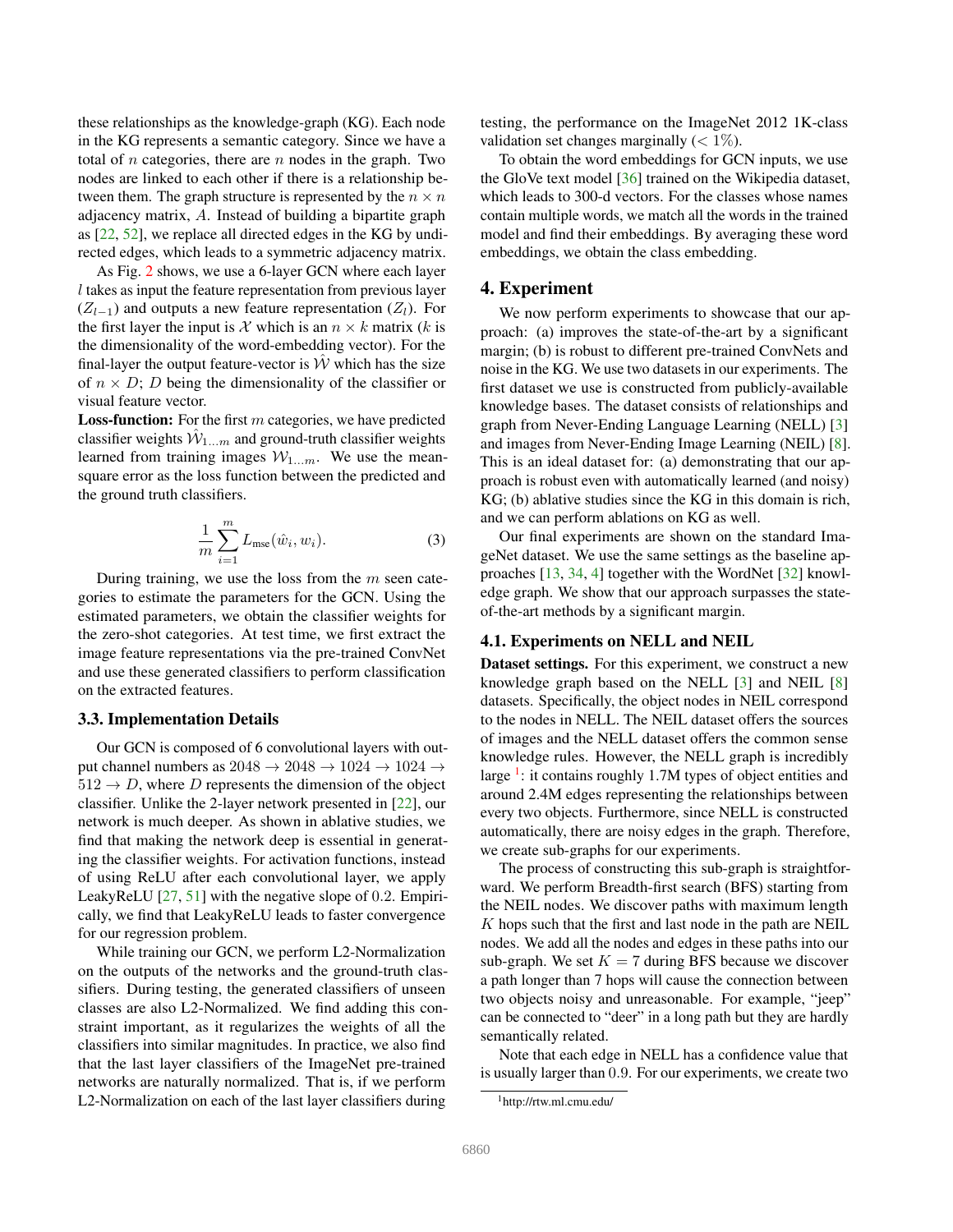<span id="page-4-3"></span>

|                         | All          | <b>NEIL Nodes</b> |       |
|-------------------------|--------------|-------------------|-------|
| Dataset                 | <b>Nodes</b> | (Train/Test)      | Edges |
| <b>High Value Edges</b> | 8819         | 431/88            | 40810 |
| All Edges               | 14612        | 616/88            | 96772 |

<span id="page-4-0"></span>Table 1. Dataset Statistics: Two different sizes of knowledge graphs in our experiment.

different versions of sub-graphs. The first smaller version is a graph with high value edges (larger than 0.999), and the second one used all the edges regardless of their confidence values. The statistics of the two sub-graphs are summarized in Table [1.](#page-4-0) For the larger sub-graph, we have 14K object nodes. Among these nodes, 704 of them have corresponding images in the NEIL database. We use 616 classes for training our GCN and leave 88 classes for testing. Note that these 88 testing classes are randomly selected among the classes that have no overlap with the 1000 classes in the standard ImageNet classification dataset. The smaller knowledge graph is around half the size of the larger one. We use the same 88 testing classes in both settings

Training details. For training the ConvNet on NEIL images, we use the 310K images associated with the 616 training classes. The evaluation is performed on the randomly selected 12K images associated with the 88 testing classes, i.e. all images from the training classes are excluded during testing. We fine-tune the ImageNet pre-trained VGGM [\[7\]](#page-8-35) network architecture with relatively small  $fc7$  outputs (128dimension). Thus the object classifier dimension in  $f \circ 8$  is 128. For training our GCN, we use the ADAM [\[21\]](#page-8-36) optimizer with learning rate 0.001 and weight decay 0.0005. We train our GCN for 300 epochs for every experiment.

Baseline method. We compare our method with one of the state-of-the-art methods, ConSE [\[34\]](#page-8-0), which shows slightly better performance than DeViSE [\[13\]](#page-8-1) in ImageNet. As a brief introduction, ConSE first feedforwards the test image into a ConvNet that is trained only on the training classes. With the output probabilities, ConSE selects top  $T$  predictions  $\{p_i\}_{i=1}^T$  and the word embeddings  $\{x_i\}_{i=1}^T$  [\[31\]](#page-8-37) of these classes. It then generates a new word embedding by weighted averaging the  $T$  embeddings with the probability  $\frac{1}{T} \sum_{i=1}^{T} p_i x_i$ . This new embedding is applied to perform nearest neighbors in the word embeddings of the testing classes. The top retrieved classes are selected as the final result. We enumerate different values of T for evaluations.

Quantitative Results. We perform evaluations on the task of 88 unseen categories classification. Our metric is based on the percentage of correctly retrieved test data (out of top k retrievals) for a given zero-shot class. The results are shown in Table [2.](#page-4-1) We evaluate our method on two different sizes of knowledge graphs. We use "High Value Edges" to denote the knowledge graph constructed based on high confidence edges. "All Edges" represents the graph constructed with all the edges. We denote the baseline [\[34\]](#page-8-0) as "ConSE(T)" where

|                   |            | Hit@ $k(\%)$ |      |      |      |
|-------------------|------------|--------------|------|------|------|
| <b>Test Set</b>   | Model      | 1            | 2    | 5    | 10   |
|                   | ConSE(5)   | 6.6          | 9.6  | 13.6 | 19.4 |
| <b>High Value</b> | ConSE(10)  | 7.0          | 9.8  | 14.2 | 20.1 |
|                   | ConSE(431) | 6.7          | 9.7  | 14.9 | 20.5 |
| Edges<br>Ours     |            | 9.1          | 16.8 | 23.2 | 47.9 |
|                   | ConSE(5)   | 7.7          | 10.1 | 13.9 | 19.5 |
| All Edges         | ConSE(10)  | 7.7          | 10.4 | 14.7 | 20.5 |
|                   | ConSE(616) | 7.7          | 10.5 | 15.7 | 21.4 |
|                   | Ours       | 10.8         | 18.4 | 33.7 | 49.0 |

<span id="page-4-1"></span>Table 2. Top-k accuracy for different models in different settings.



<span id="page-4-2"></span>Figure 3. We randomly drop 5% to 50% of the edges in the "All Edges" graph and show the top-1, top-5 and top-10 accuracies.

we set  $T$  to be 5, 10 and the number of training classes.

Our method outperforms the ConSE baseline by a large margin. In the "All Edges" dataset, our method outperforms ConSE 3.6% in top-1 accuracy. More impressively, the accuracy of our method is almost 2 times as that of ConSE in top-2 metric and even more than 2 times in top-5 and top-10 accuracies. These results show that using knowledge graph with word embeddings in our method leads to much better result than the state-of-the-art results with word embeddings only.

From small to larger graph. In addition to improving performance in zero-shot recognition, our method obtains more performance gain as our graph size increases. As shown in Table [2,](#page-4-1) our method performs better by switching from the small to larger graph. Our approach has obtained  $2 \sim 3\%$  improvements in all the metrics. On the other hand, there is little to no improvements in ConSE performance. It also shows that the KG does not need to be hand-crafted or cleaned. Our approach is able to robustly handle the errors in the graph structure.

Resilience to Missing Edges We explore how the performance of our model changes if we randomly drop 5% to 50% of the edges in the "All Edges" graph. As Fig. [3](#page-4-2) shows, by dropping from 5% to 10% of edges, the performance of our model changes negligibly. This is mainly because the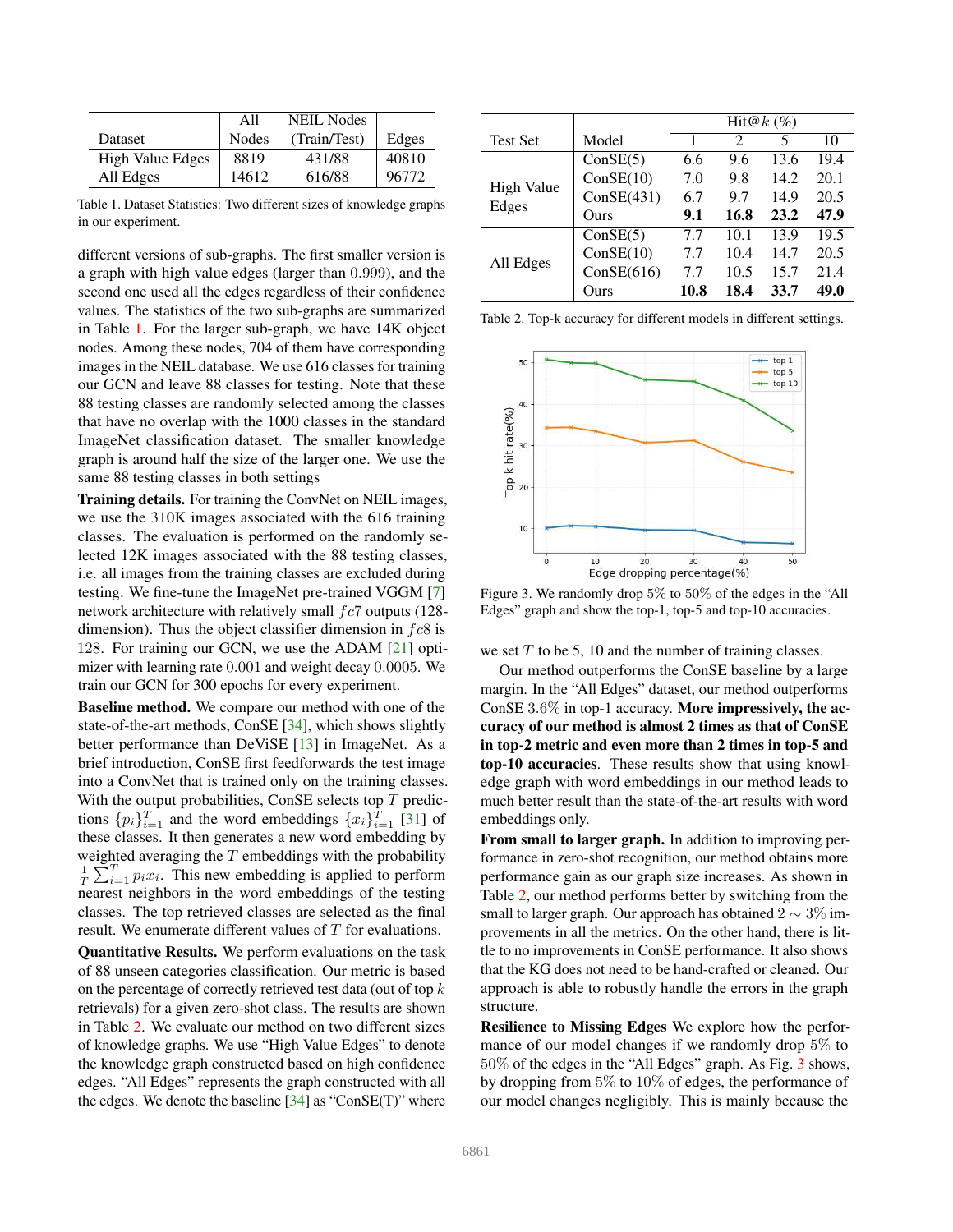

<span id="page-5-2"></span>Figure 4. We compute the minimum Euclidean distances between predicted and training classifiers. The distances are plotted by sorting them from small to large.

knowledge graph can have redundant information with 14K nodes and 97K edges connecting them. This again implies that our model is robust to small noisy changes in the graph. As we start deleting more than 30% of the edges, the accuracies drop drastically. This indicates that the performance of our model is highly correlated to the size of the knowledge graph.

Random Graph? It is clear that our approach can handle noise in the graph. But does any random graph work? To demonstrate that the structure of the graph is still critical we also created some trivial graphs: (i) star model: we create a graph with one single root node and only have edges connecting object nodes to the root node; (ii) random graph: all nodes in the graph are randomly connected. Table [3](#page-5-0) shows the results. It is clear that all the numbers are close to random guessing, which means a reasonable graph plays an important role and a random graph can have negative effects on the model.

|           |                                  | $Hit@k$ (%) |           |  |     |
|-----------|----------------------------------|-------------|-----------|--|-----|
| Test Set  | <b>Trivial KG</b>                |             |           |  |     |
|           | Star Model                       | 1.1         | $1.6$ 4.8 |  | 9.7 |
| All Edges | Random Graph $\vert$ 1.0 2.2 5.6 |             |           |  |     |

<span id="page-5-0"></span>Table 3. Top-k accuracy on trivial knowledge graphs we create.

How important is the depth of GCN? We show that making the Graph Convolutional Network deep is critical in our problem. We show the performance of using different numbers of layers for our model on the "All Edges" knowledge graph shown in Table [4.](#page-5-1) For the 2-layer model we use 512 hidden neurons, and the 4-layer model has output channel numbers as  $2048 \rightarrow 1024 \rightarrow 512 \rightarrow 128$ . We show that the performance keeps increasing as we make the model deeper from 2-layer to 6-layer. The reason is that increasing the times of convolutions is essentially increasing the times of message passing between nodes in the graph. However, we do not observe much gain by adding more layers above

|                 |                                  | $Hit@k$ (%) |                |      |      |
|-----------------|----------------------------------|-------------|----------------|------|------|
| <b>Test Set</b> | Model                            |             |                |      | 10   |
|                 |                                  | 5.3         | 8.7            | 15.5 | 24.3 |
| All Edges       | Ours (2-layer)<br>Ours (4-layer) | 8.2         | 13.5 27.1      |      | 41.8 |
|                 | Ours $(6$ -layer)                |             | 10.8 18.4 33.7 |      | 49.0 |

<span id="page-5-1"></span>Table 4. Top-k accuracy with different depths of our model.

the 6-layer model. One potential reason might be that the optimization becomes harder as the network goes deeper.

Is our network just copying classifiers as outputs? Even though we show our method is better than ConSE baseline, is it possible that it learns to selectively copy the nearby classifiers? To show our method is not learning this trivial solution, we compute the Euclidean distance between our generated classifiers and the training classifiers. More specifically, for a generated classifier, we compare it with the classifiers from the training classes that are at most 3-hops away. We calculate the minimum distance between each generated classifier and its neighbors. We sort the distances for all 88 classifiers and plot Fig. [4.](#page-5-2) As for reference, the distance between "wooden spoon" and "spoon" classifiers in the training set is 0.26 and the distance between "wooden spoon" and "optimus prime" is 0.78. We can see that our predicted classifiers



<span id="page-5-3"></span>Figure 5. t-SNE visualizations for our word embeddings and GCN output visual classifiers in the "All Edges" dataset. The test classes are shown in red.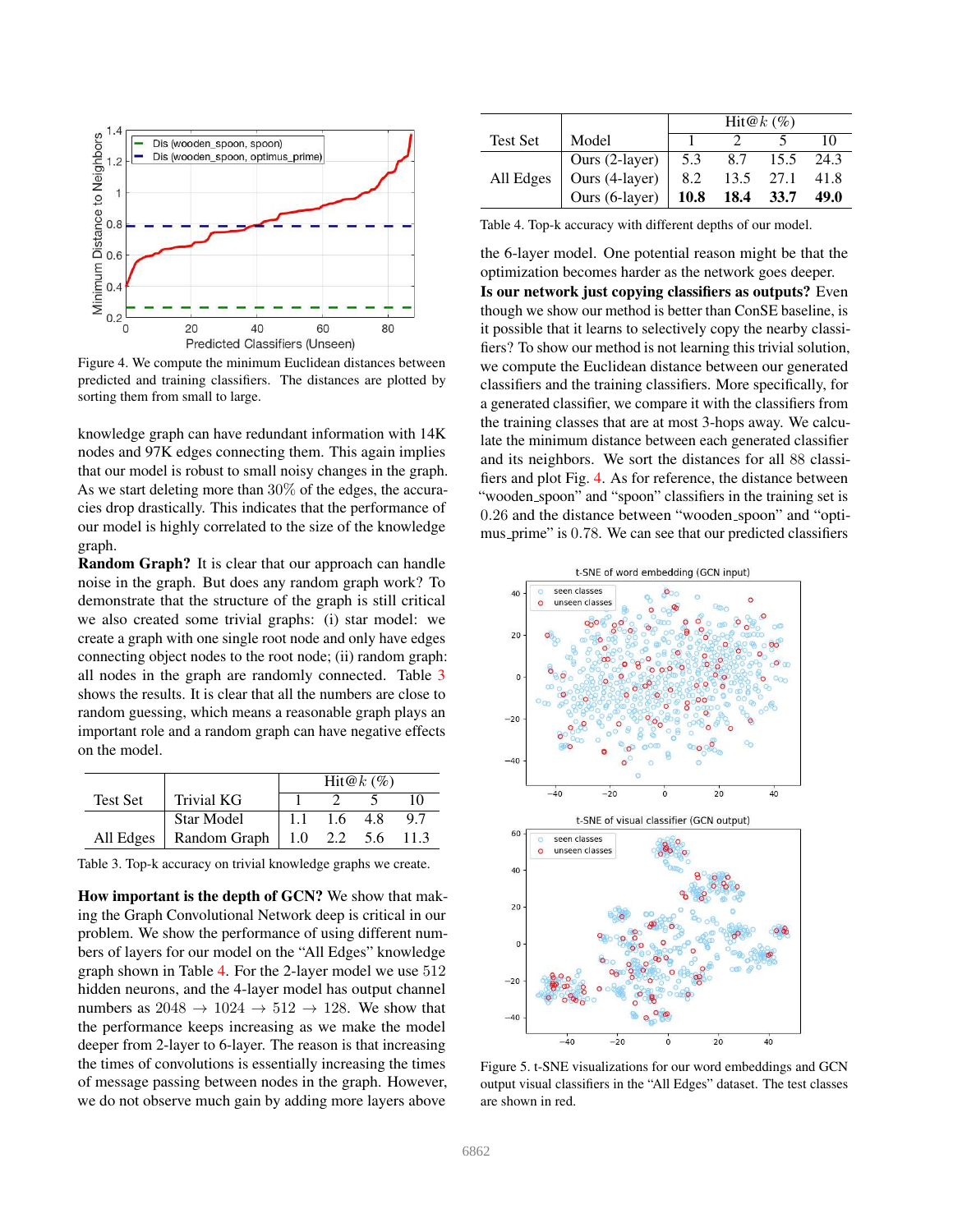<span id="page-6-3"></span><span id="page-6-1"></span>

|                 |                     |                | $Hit@k$ (%) |                  |      |      |      |
|-----------------|---------------------|----------------|-------------|------------------|------|------|------|
| <b>Test Set</b> | Model               | ConvNets       | 1           | 2                | 5    | 10   | 20   |
|                 | ConSE $[4]$         | $Inception-v1$ | 8.3         | 12.9             | 21.8 | 30.9 | 41.7 |
| 2-hops          | ConSE(us)           | Inception-v1   | 12.4        | 18.4             | 25.3 | 28.5 | 31.8 |
|                 | SYNC <sub>[4]</sub> | Inception-v1   | 10.5        | 17.7             | 28.6 | 40.1 | 52.0 |
|                 | EXEM $[5]$          | Inception-v1   | 12.5        | 19.5             | 32.3 | 43.7 | 55.2 |
|                 | Ours                | $Inception-v1$ | 18.5        | 31.3             | 50.1 | 62.4 | 72.0 |
|                 | Ours                | ResNet-50      | 19.8        | 33.3             | 53.2 | 65.4 | 74.6 |
|                 | ConSE $[4]$         | Inception-v1   | 2.6         | 4.1              | 7.3  | 11.1 | 16.4 |
| 3-hops          | ConSE(us)           | Inception-v1   | 3.2         | 4.9              | 7.6  | 9.7  | 11.4 |
|                 | <b>SYNC [4]</b>     | Inception-v1   | 2.9         | 4.9              | 9.2  | 14.2 | 20.9 |
|                 | EXEM $[5]$          | Inception-v1   | 3.6         | 5.9              | 10.7 | 16.1 | 23.1 |
|                 | Ours                | $Inception-v1$ | 3.8         | 6.9              | 13.1 | 18.8 | 26.0 |
|                 | Ours                | ResNet-50      | 4.1         | 7.5              | 14.2 | 20.2 | 27.7 |
|                 | ConSE $[4]$         | Inception-v1   | 1.3         | 2.1              | 3.8  | 5.8  | 8.7  |
| All             | ConSE(us)           | Inception-v1   | 1.5         | $2.2\phantom{0}$ | 3.6  | 4.6  | 5.7  |
|                 | <b>SYNC [4]</b>     | Inception-v1   | 1.4         | 2.4              | 4.5  | 7.1  | 10.9 |
|                 | EXEM $[5]$          | Inception-v1   | 1.8         | 2.9              | 5.3  | 8.2  | 12.2 |
|                 | Ours                | Inception-v1   | 1.7         | 3.0              | 5.8  | 8.4  | 11.8 |
|                 | Ours                | ResNet-50      | 1.8         | 3.3              | 6.3  | 9.1  | 12.7 |

<span id="page-6-2"></span>

|          |              |                | $Hit@k$ (%)      |                  |      |      |      |
|----------|--------------|----------------|------------------|------------------|------|------|------|
| Test Set | Model        | ConvNets       | 1                | $\overline{c}$   | 5    | 10   | 20   |
|          | DeViSE [13]  | AlexNet        | 0.8              | 2.7              | 7.9  | 14.2 | 22.7 |
| 2-hops   | ConSE $[34]$ | AlexNet        | 0.3              | 6.2              | 17.0 | 24.9 | 33.5 |
| $(+1K)$  | ConSE(us)    | $Inception-v1$ | 0.2              | 7.8              | 18.1 | 22.8 | 26.4 |
|          | ConSE(us)    | ResNet-50      | 0.1              | 11.2             | 24.3 | 29.1 | 32.7 |
|          | Ours         | Inception-v1   | 7.9              | 18.6             | 39.4 | 53.8 | 65.3 |
|          | Ours         | ResNet-50      | 9.7              | 20.4             | 42.6 | 57.0 | 68.2 |
|          | DeViSE [13]  | AlexNet        | 0.5              | 1.4              | 3.4  | 5.9  | 9.7  |
| 3-hops   | ConSE $[34]$ | AlexNet        | 0.2              | $2.2\phantom{0}$ | 5.9  | 9.7  | 14.3 |
| $(+1K)$  | ConSE(us)    | Inception-v1   | 0.2              | 2.8              | 6.5  | 8.9  | 10.9 |
|          | ConSE(us)    | ResNet-50      | 0.2              | 3.2              | 7.3  | 10.0 | 12.2 |
|          | Ours         | $Inception-v1$ | 1.9              | 4.6              | 10.9 | 16.7 | 24.0 |
|          | Ours         | ResNet-50      | $2.2\phantom{0}$ | 5.1              | 11.9 | 18.0 | 25.6 |
|          | DeViSE [13]  | AlexNet        | 0.3              | 0.8              | 1.9  | 3.2  | 5.3  |
| A11      | ConSE $[34]$ | AlexNet        | 0.2              | 1.2              | 3.0  | 5.0  | 7.5  |
| $(+1K)$  | ConSE(us)    | $Inception-v1$ | 0.1              | 1.3              | 3.1  | 4.3  | 5.5  |
|          | ConSE(us)    | ResNet-50      | 0.1              | 1.5              | 3.5  | 4.9  | 6.2  |
|          | Ours         | $Inception-v1$ | 0.9              | 2.0              | 4.8  | 7.5  | 10.8 |
|          | Ours         | ResNet-50      | 1.0              | 2.3              | 5.3  | 8.1  | 11.7 |

(a) Top-k accuracy for different models when testing on only unseen classes.

(b) Top-k accuracy for different models when testing on both seen and unseen classes (a more practical and generalized setting).

Table 5. Results on ImageNet. We test our model on 2 different settings over 3 different datasets.

are quite different from its neighbors.

Are the outputs only relying on the word embeddings? We perform t-SNE [\[28\]](#page-8-38) visualizations to show that our output classifiers are not just derived from the word embeddings. We show the t-SNE [\[28\]](#page-8-38) plots of both the word embeddings and the classifiers of the seen and unseen classes in the "All Edges" dataset. As Fig. [5](#page-5-3) shows, we have very different clustering results between the word embeddings and the object classifiers, which indicates that our GCN is not just learning a direct projection from word embeddings to classifiers.

#### 4.2. Experiments on WordNet and ImageNet

We now perform our experiments on a much larger-scale ImageNet [\[42\]](#page-8-39) dataset. We adopt the same train/test split settings as [\[13,](#page-8-1) [34\]](#page-8-0). More specifically, we report our results on 3 different test datasets: "2-hops", "3-hops" and the whole "All" ImageNet set. These datasets are constructed according to how similar the classes are related to the classes in the ImageNet 2012 1K dataset. For example, "2-hops" dataset (around 1.5K classes) includes the classes from the ImageNet 2011 21K set which are semantically very similar to the ImageNet 2012 1K classes. "3-hops" dataset (around 7.8K classes) includes the classes that are within 3 hops of the ImageNet 2012 1K classes, and the "All" dataset includes all the labels in ImageNet 2011 21K. There are no common labels between the ImageNet 1K class and the classes in these 3-dataset. It is also obvious to see that as the number of class increases, the task becomes more challenging.

As for knowledge graph, we use the sub-graph of the WordNet [\[32\]](#page-8-34), which includes around 30K object nodes<sup>[2](#page-6-0)</sup>. Training details. Note that to perform testing on 3 different test sets, we only need to train one set of ConvNet and GCN. We use two different types of ConvNets as the base network for computing visual features: Inception-v1 [\[46\]](#page-9-11) and ResNet-50 [\[17\]](#page-8-40). Both networks are pre-trained using the ImageNet 2012 1K dataset and no fine-tuning is required. For Inception-v1, the output feature of the second to the last layer has 1024 dimensions, which leads to  $D = 1024$ object classifiers in the last layer. For ResNet-50, we have  $D = 2048$ . Except for the changes of output targets, other settings of training GCN remain the same as those of the previous experiments on NELL and NEIL. It is worthy to note that our GCN model is robust to different sizes of outputs. The model shows consistently better results as the representation (features) improves from Inception-v1 (68.7% top-1 accuracy in ImageNet 1K val set) to ResNet-50 (75.3%).

We evaluate our method with the same metric as the previous experiments: the percentage of hitting the groundtruth labels among the top  $k$  predictions. However, instead of only testing with the unseen object classifiers, we include both training and the predicted classifiers during testing, as suggested by [\[13,](#page-8-1) [34\]](#page-8-0). Note that in these two settings of experiments, we still perform testing on the same set of images associated with unseen classes only.

Testing without considering the training labels. We first perform experiments excluding the classifiers belonging to the training classes during testing. We report our results in Table. [5a.](#page-6-1) We compare our results to the recent state-of-theart methods SYNC [\[4\]](#page-8-20) and EXEM [\[5\]](#page-8-6). We show experiments with the same pre-trained ConvNets (Inception-v1) as [\[4,](#page-8-20) [5\]](#page-8-6). Due to unavailability of their word embeddings for all the nodes in KG, we use a different set of word embeddings (GloVe) ,which is publicly available.

<span id="page-6-0"></span><sup>2</sup>http://www.image-net.org/explore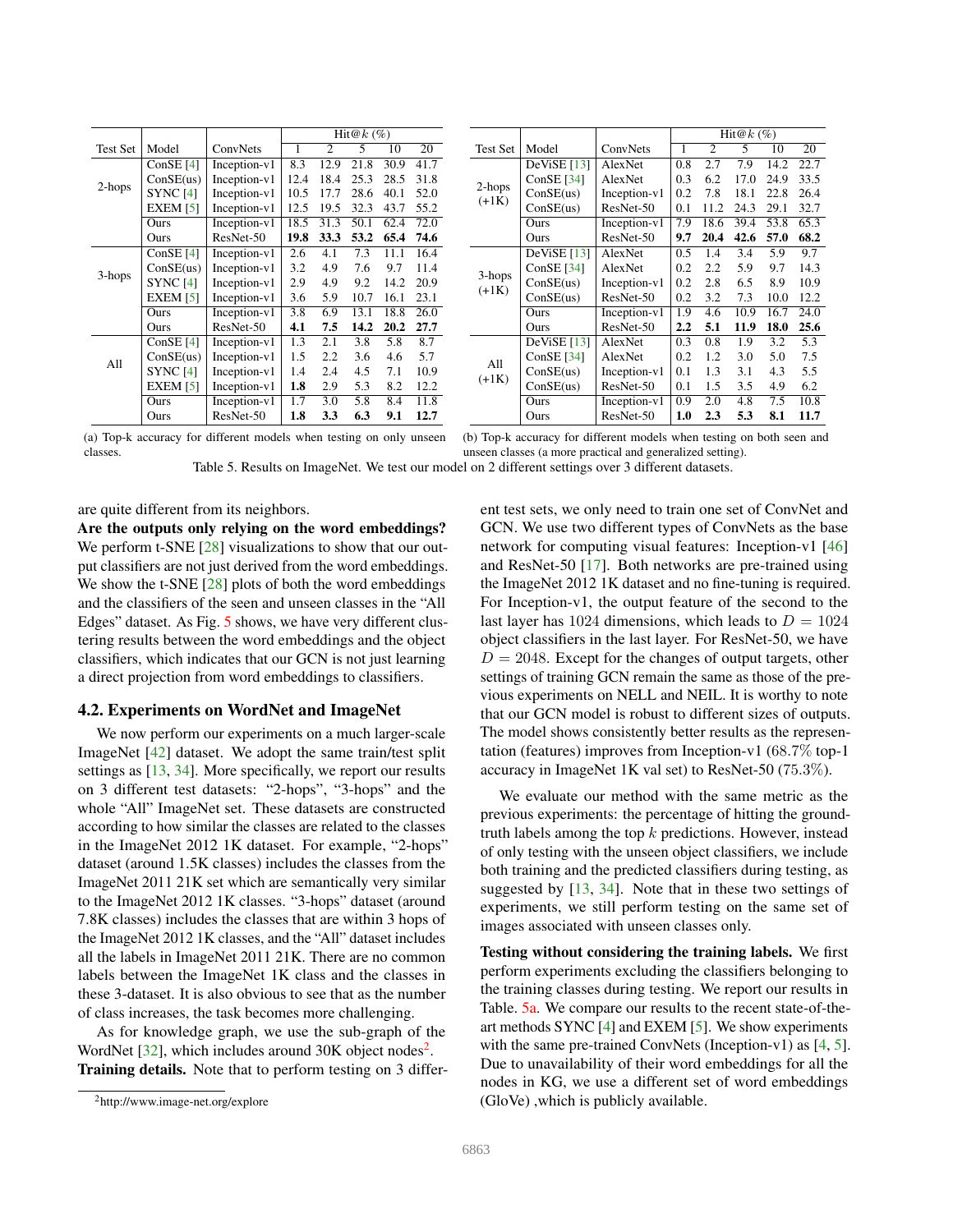<span id="page-7-1"></span>

|                    | Word            | Hit $@k$ (%) |                       |      |      |      |  |
|--------------------|-----------------|--------------|-----------------------|------|------|------|--|
| Model              | Embedding       |              | $\mathcal{D}_{\cdot}$ | 5    | 10   | 20   |  |
| [53]               | GloVe           | 7.8          | 11.5                  | 17.2 | 21.2 | 25.6 |  |
| Ours               | GloVe           | 18.5         | 31.3                  | 50.1 | 62.4 | 72.0 |  |
| $\lceil 53 \rceil$ | <b>FastText</b> | 9.8          | 16.4                  | 27.8 | 37.6 | 48.4 |  |
| Ours               | <b>FastText</b> | 18.7         | 30.8                  | 49.6 | 62.0 | 71.5 |  |
| [53]               | GoogleNews      | 13.0         | 20.6                  | 33.5 | 44.1 | 55.2 |  |
| Ours               | GoogleNews      | 18.3         | 31.6                  | 51.1 | 63.4 | 73.0 |  |

Table 6. Results with different word embeddings on ImageNet (2 hops), corresponding to the experiments in Table [5a.](#page-6-1)

Therefore, we first investigate if the change of wordembedding is crucial. We show this via the ConSE baseline. Our re-implementation of ConSE, shown as "ConSE(us)" in the table, uses the GloVe whereas the ConSE method implemented in [\[4,](#page-8-20) [5\]](#page-8-6) uses their own word embedding. We see that both approaches have similar performance. Ours is slightly better in top-1 accuracy while the one in  $[4, 5]$  $[4, 5]$  $[4, 5]$  is better in top-20 accuracy. Thus, with respect to zero-shot learning, both word-embeddings seem equally powerful.

We then compare our results with SYNC [\[4\]](#page-8-20) and EXEM [\[5\]](#page-8-6). With the same pre-trained ConvNet Inceptionv1, our method outperforms almost all the other methods on all the datasets and metrics. On the "2-hops" dataset, our approach outperforms all methods with a large margin: around 6% on top-1 accuracy and 17% on top-5 accuracy. On the "3-hops" dataset, our approach is consistently better than EXEM [\[5\]](#page-8-6) around  $2 \sim 3\%$  from top-5 to top-20 metrics.

By replacing the Inception-v1 with the ResNet-50, we obtain another performance boost in all metrics. For the top-5 metric, our final model outperforms the state-of-the-art method EXEM [\[5\]](#page-8-6) by a whooping 20.9% in the "2-hops" dataset, 3.5% in the "3-hops" dataset and 1% in the "All" dataset. Note that the gain is diminishing because the task increases in difficulty as the number of unseen classes increases.

Sensitivity to word embeddings. Is our method sensitive to word embeddings? What will happen if we use different word embeddings as inputs? We investigate 3 different word embeddings including GloVe [\[36\]](#page-8-32) (which is used in the other experiments in the paper), FastText  $[20]$  and word2vec  $[31]$ trained with GoogleNews. As for comparisons, we have also implemented the method in [\[53\]](#page-9-12) which trains a direct mapping from word embeddings to visual features without knowledge graphs. We use the Inception-v1 ConvNet to extract visual features. We show the results on ImageNet (with the 2-hops setting same as Table  $\overline{5a}$ ). We can see that [\[53\]](#page-9-12) highly relies on the quality of the word embeddings (top-5) results range from 17.2% to 33.5%). On the other hand, our top-5 results are stably around 50% and are much higher than [\[53\]](#page-9-12). With the GloVe word embeddings, our approach has a relative improvement of almost  $200\%$  over [\[53\]](#page-9-12). This again shows graph convolutions with knowledge graphs

## Test Image ConSE (10) Ours





n)

large slipper (test) yellow slipper (train) tractor (train)

tigress (test) **bengal tiger (test)**  panthera tigris (train) tiger cub (test) tiger cat (train)

**butterfly fish (test)**  rock beauty (train)

damselfish (test) atoll (test) barrier reef (test)

reaper (train) thresher (train) trailer truck (train) motortruck (test)

tracked vehicle (test) tractor (train) propelled vehicle (test) reaper (train) forklift (train)

<span id="page-7-0"></span>Figure 6. Visualization of top 5 prediction results for 3 different images. The correct prediction results are highlighted by red bold characters. The unseen classes are marked with a red "test" in the bracket. Previously seen classes have a plain "train" in the bracket.

play a significant role in improving zero-shot recognition. Testing with the training classifiers. Following the suggestions in [\[13,](#page-8-1) [34\]](#page-8-0), a more practical setting for zero-shot recognition is to include both seen and unseen category classifiers during testing. We test our method in this generalized setting. Since there are very few baselines available for this setting of experiment, we can only compare the results with ConSE and DeViSE. We have also re-implemented the ConSE baselines with both Inception-v1 and ResNet-50 pretrained networks. As Table [5b](#page-6-2) shows our method almost doubles the performance compared to the baselines on every metric and all 3-datasets. Moreover, we can still see the boost in of performance by switching the pre-trained Inception-v1 network to ResNet-50.

Visualizations. We finally perform visualizations using our model and ConSE with  $T = 10$  in Fig. [6](#page-7-0) (Top-5 prediction results). We can see that our method significantly outperforms ConSE(10) in these examples. Although ConSE(10) still gives reasonable results in most cases, the output labels are biased to be within the training labels. On the other hand, our method outputs the unseen classes as well.

## 5. Conclusion

We have presented an approach for zero-shot recognition using the semantic embeddings of a category and the knowledge graph that encodes the relationship of the novel category to familiar categories. Our work also shows that a knowledge graph provides supervision to learn meaningful classifiers on top of semantic embeddings. Our results indicate a significant improvement over current state-of-the-art. Acknowledgement: This work was supported by ONR MURI N000141612007, Sloan, Okawa Fellowship to AG and NVIDIA Fellowship to XW. We would also like to thank Xinlei Chen, Senthil Purushwalkam, Zhilin Yang and Abulhair Saparov for many helpful discussions.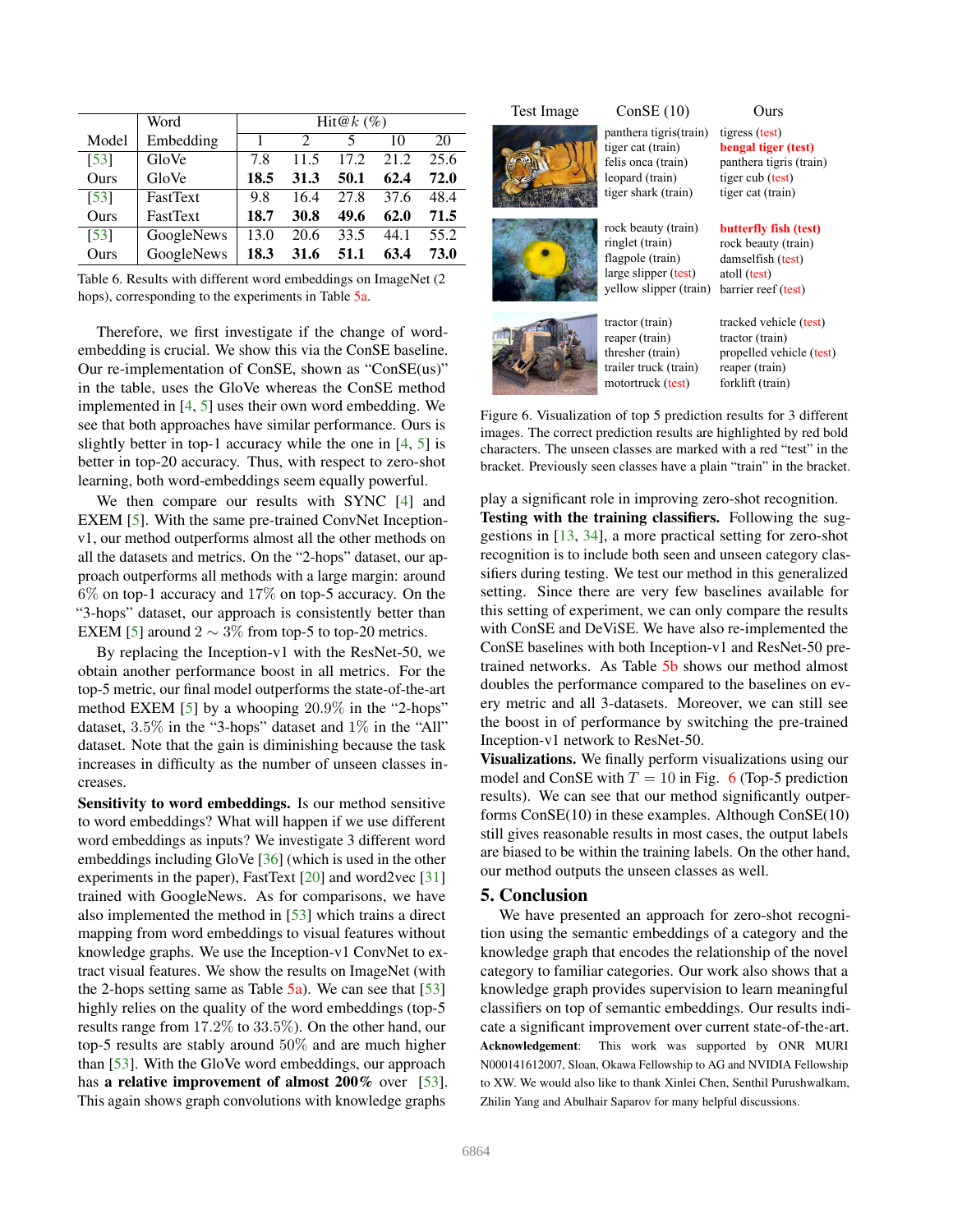# References

- <span id="page-8-12"></span>[1] Z. Akata, F. Perronnin, Z. Harchaoui, and C. Schmid. Label embedding for attribute-based classification. In *CVPR*, 2013. [2](#page-1-0)
- <span id="page-8-30"></span>[2] J. L. Ba, K. Swersky, S. Fidler, and R. Salakhutdinov. Predicting Deep Zero-Shot Convolutional Neural Networks using Textual Descriptions. In *ICCV*, 2015. [2](#page-1-0)
- <span id="page-8-33"></span>[3] A. Carlson, J. Betteridge, B. Kisiel, B. Settles, E. R. H. Jr., and T. M. Mitchell. Toward an architecture for never-ending language learning. In *AAAI*, 2010. [4](#page-3-1)
- <span id="page-8-20"></span>[4] S. Changpinyo, W.-L. Chao, B. Gong, and F. Sha. Synthesized Classifiers for Zero-Shot Learning. In *CVPR*, 2016. [2,](#page-1-0) [4,](#page-3-1) [7,](#page-6-3) [8](#page-7-1)
- <span id="page-8-6"></span>[5] S. Changpinyo, W.-L. Chao, and F. Sha. Predicting Visual Exemplars of Unseen Classes for Zero-Shot Learning. In *ICCV*, 2017. [2,](#page-1-0) [7,](#page-6-3) [8](#page-7-1)
- <span id="page-8-5"></span>[6] W.-L. Chao, S. Changpinyo, B. Gong, and F. Sha. An Empirical Study and Analysis of Generalized Zero-Shot Learning for Object Recognition in the Wild. In *ECCV*, 2016. [2](#page-1-0)
- <span id="page-8-35"></span>[7] K. Chatfield, K. Simonyan, A. Vedaldi, and A. Zisserman. Return of the devil in the details: Delving deep into convolutional nets. In *BMVC*, 2014. [5](#page-4-3)
- <span id="page-8-26"></span>[8] X. Chen, A. Shrivastava, and A. Gupta. Neil: Extracting visual knowledge from web data. *ICCV*, 2013. [2,](#page-1-0) [4](#page-3-1)
- <span id="page-8-25"></span>[9] J. Deng, N. Ding, Y. Jia, A. Frome, K. Murphy, S. Bengio, Y. Li, H. Neven, and H. Adam. Large-Scale Object Classification Using Label Relation Graphs. In *ECCV*, 2014. [2](#page-1-0)
- <span id="page-8-29"></span>[10] M. Elhoseiny, B. Saleh, and A. Elgammal. Write a Classifier: Zero-Shot Learning Using Purely Textual Descriptions. In *ICCV*, 2013. [2](#page-1-0)
- <span id="page-8-7"></span>[11] A. Farhadi, I. Endres, D. Hoiem, and D. Forsyth. Describing objects by their attributes. In *CVPR*, 2009. [2](#page-1-0)
- <span id="page-8-21"></span>[12] R. Fergus, H. Bernal, Y. Weiss, and A. Torralba. Semantic Label Sharing for Learning with Many Categories. In *ECCV*, 2010. [2](#page-1-0)
- <span id="page-8-1"></span>[13] A. Frome, G. Corrado, J. Shlens, S. Bengio, J. Dean, and T. Mikolov. Devise: A deep visual-semantic embedding model. In *NIPS*, 2013. [1,](#page-0-1) [2,](#page-1-0) [4,](#page-3-1) [5,](#page-4-3) [7,](#page-6-3) [8](#page-7-1)
- <span id="page-8-17"></span>[14] Y. Fu and L. Sigal. Semi-supervised Vocabulary-informed Learning. In *CVPR*, 2016. [2](#page-1-0)
- <span id="page-8-16"></span>[15] Z. Fu, T. Xiang, E. Kodirov, and S. Gong. Zero-Shot Object Recognition by Semantic Manifold Distance. In *CVPR*, 2015. [2](#page-1-0)
- <span id="page-8-4"></span>[16] B. Hariharan and R. Girshick. Low-shot Visual Recognition by Shrinking and Hallucinating Features. In *CoRR*, 2017. [2](#page-1-0)
- <span id="page-8-40"></span>[17] K. He, X. Zhang, S. Ren, and J. Sun. Deep residual learning for image recognition. In *CVPR*, 2016. [7](#page-6-3)
- <span id="page-8-18"></span>[18] C. Huang, C. C. Loy, and X. Tang. Local similarity-aware deep feature embedding. In *NIPS*, 2016. [2](#page-1-0)
- <span id="page-8-9"></span>[19] D. Jayaraman and K. Grauman. Zero-shot recognition with unreliable attributes. In *NIPS*, pages 3464–3472, 2014. [2](#page-1-0)
- <span id="page-8-41"></span>[20] A. Joulin, E. Grave, P. Bojanowski, M. Douze, H. Jégou, and T. Mikolov. Fasttext.zip: Compressing text classification models. *arXiv preprint arXiv:1612.03651*, 2016. [8](#page-7-1)
- <span id="page-8-36"></span>[21] D. Kingma and J. Ba. Adam: A method for stochastic optimization. *CoRR*, abs/1412.6980, 2014. [5](#page-4-3)
- <span id="page-8-3"></span>[22] T. N. Kipf and M. Welling. Semi-supervised classification with graph convolutional networks. *ICLR*, 2017. [2,](#page-1-0) [3,](#page-2-1) [4](#page-3-1)
- <span id="page-8-19"></span>[23] E. Kodirov, T. Xiang, and S. Gong. Semantic Autoencoder for Zero-Shot Learning. In *CVPR*, 2017. [2](#page-1-0)
- <span id="page-8-8"></span>[24] C. H. Lampert, H. Nickisch, and S. Harmeling. Learning. to detect unseen object classes by between-class attribute transfer. In *CVPR*, 2009. [2](#page-1-0)
- <span id="page-8-15"></span>[25] C. H. Lampert, H. Nickisch, and S. Harmeling. Attribute-Based Classification for Zero-Shot Visual Object Categorization. In *TPAMI*, 2014. [2](#page-1-0)
- <span id="page-8-28"></span>[26] Y. Lu. Unsupervised learning on neural network outputs: with application in zero-shot learning. In *IJCAI*, 2016. [2](#page-1-0)
- <span id="page-8-31"></span>[27] A. L. Maas, A. Y. Hannun, and A. Y. Ng. Rectifier nonlinearities improve neural network acoustic models. In *ICML*, 2013. [4](#page-3-1)
- <span id="page-8-38"></span>[28] L. v. d. Maaten and G. Hinton. Visualizing data using t-sne. *Journal of Machine Learning Research*, 9(Nov):2579–2605, 2008. [7](#page-6-3)
- <span id="page-8-27"></span>[29] K. Marino, R. Salakhutdinov, and A. Gupta. The More You Know: Using Knowledge Graphs for Image Classification. In *CVPR*, 2017. [2](#page-1-0)
- <span id="page-8-22"></span>[30] T. Mensink, J. Verbeek, F. Perronnin, and G. Csurka. Metric Learning for Large Scale Image Classification: Generalizing to New Classes at Near-Zero Cost. In *ECCV*, 2012. [2](#page-1-0)
- <span id="page-8-37"></span>[31] T. Mikolov, K. Chen, G. Corrado, and J. Dean. Efficient estimation of word representations in vector space. *ICLR*, 2013. [5,](#page-4-3) [8](#page-7-1)
- <span id="page-8-34"></span>[32] G. A. Miller. Wordnet: a lexical database for english. *Communications of the ACM*, 38(11):39–41, 1995. [4,](#page-3-1) [7](#page-6-3)
- <span id="page-8-2"></span>[33] I. Misra, A. Gupta, and M. Hebert. From Red Wine to Red Tomato: Composition with Context. In *CVPR*, 2017. [1,](#page-0-1) [2](#page-1-0)
- <span id="page-8-0"></span>[34] M. Norouzi, T. Mikolov, S. Bengio, Y. Singer, J. Shlens, A. Frome, G. S. Corrado, and J. Dean. Zero-shot learning by convex combination of semantic embeddings. In *ICLR*, 2014. [1,](#page-0-1) [2,](#page-1-0) [4,](#page-3-1) [5,](#page-4-3) [7,](#page-6-3) [8](#page-7-1)
- <span id="page-8-23"></span>[35] M. Palatucci, D. Pomerleau, G. E. Hinton, and T. M. Mitchell. Zero-shot Learning with Semantic Output Codes. In *NIPS*, 2009. [2](#page-1-0)
- <span id="page-8-32"></span>[36] J. Pennington, R. Socher, and C. D. Manning. Glove: Global vectors for word representation. In *EMNLP*, pages 1532– 1543, 2014. [4,](#page-3-1) [8](#page-7-1)
- <span id="page-8-13"></span>[37] R. Qiao, L. Liu, C. Shen, and A. van den Hengel. Less is more: zero-shot learning from online textual documents with noise suppression. In *CVPR*, 2016. [2](#page-1-0)
- <span id="page-8-11"></span>[38] M. Rohrbach, S. Ebert, and B. Schiele. Transfer learning in a transductive setting. In *NIPS*, 2013. [2](#page-1-0)
- <span id="page-8-24"></span>[39] M. Rohrbach, M. Stark, and B. Schiele. Evaluating Knowledge Transfer and Zero-Shot Learning in a Large-Scale Setting. In *CVPR*, 2011. [2](#page-1-0)
- <span id="page-8-10"></span>[40] M. Rohrbach, M. Stark, G. Szarvas, I. Gurevych, and B. Schiele. What helps where - and why? semantic relatedness for knowledge transfer. In *CVPR*, 2010. [2](#page-1-0)
- <span id="page-8-14"></span>[41] B. Romera-Paredes and P. H. S. Torr. An embarrassingly simple approach to zero-shot learning. In *ICML*, 2015. [2](#page-1-0)
- <span id="page-8-39"></span>[42] O. Russakovsky, J. Deng, H. Su, J. Krause, S. Satheesh, S. Ma, Z. Huang, A. Karpathy, A. Khosla, M. Bernstein, et al. Imagenet large scale visual recognition challenge. *IJCV*, 115(3):211–252, 2015. [7](#page-6-3)